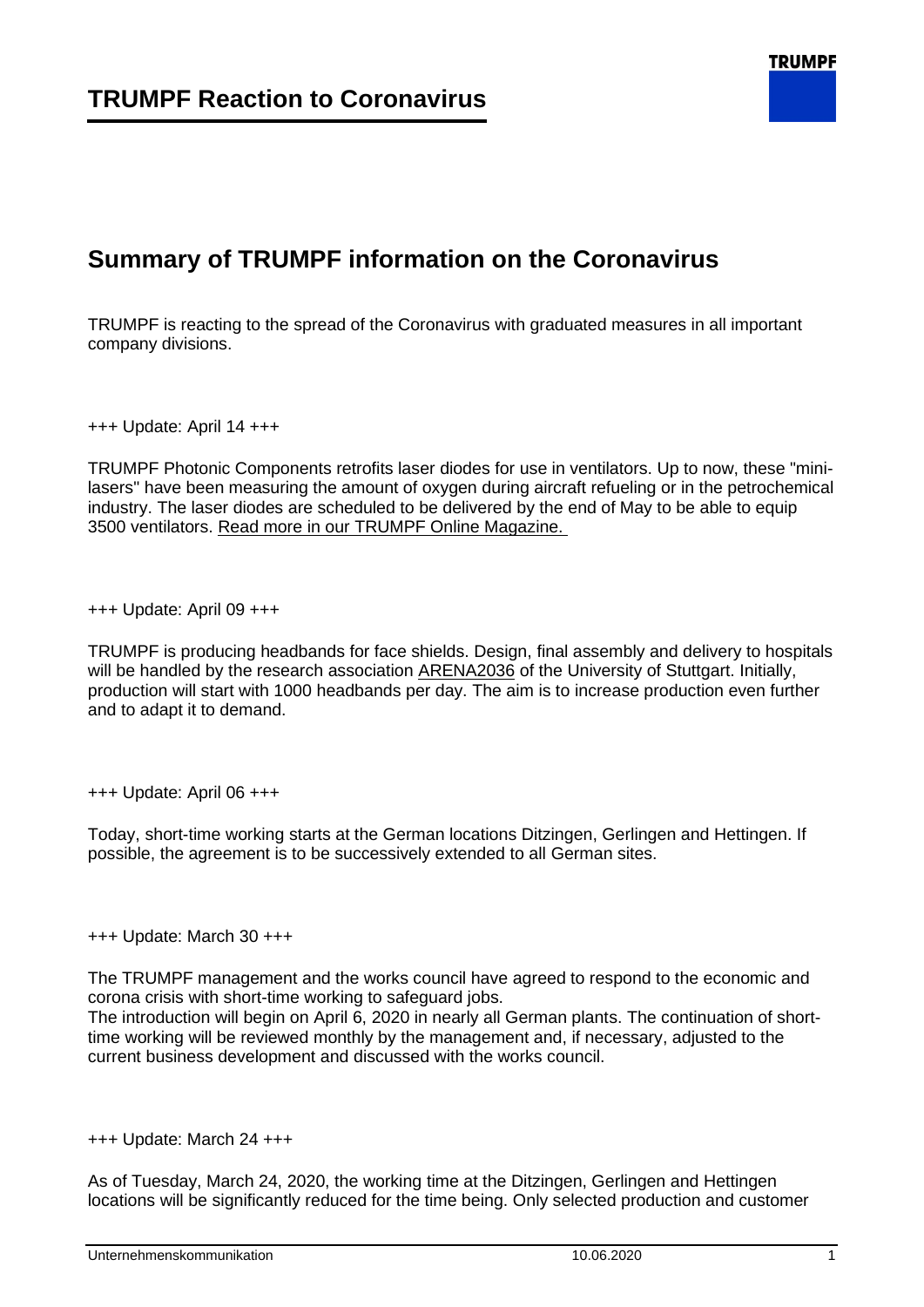

service areas and some business-critical areas will be maintained. The measures will initially remain in effect until April 3, 2020, after which TRUMPF plans short-time work for the majority of employees. If possible, the agreement will be successively expanded to all German locations.

Extensive reductions in working hours are also planned or already being implemented for the other European locations, especially in the countries heavily affected by the corona pandemic, Italy, Austria, Switzerland, France and Spain.

+++ Update: March 18+++

In coordination with the works council TRUMPF made working time accounts at all German locations more flexible, thereby expanding the possibilities for mobile working. This is also intended to ensure comprehensive protection for employees among the risk groups.

As a private educational institution, the TRUMPF training center has also suspended all face-toface events and, where possible, offers virtual training for customers.

+++ Update: March 16+++

TRUMPF enables flexible working during school and day-care closures

Many employees at TRUMPF have already had the opportunity to work remotely to a certain extent, i.e. from home. We have expanded these options for our German locations in the current corona situation. In coordination with the respective manager, this allows child-caring parents a high degree of flexibility in working until the end of the Easter vacation.

+++ Update: March 13 +++

TRUMPF set up various crisis teams as early as January, immediately after the spread of the virus (SARS-CoV-2) became known. Central, local and specialized crisis teams work together to minimize the consequences of the spreading virus infections.

Business trips to the risk areas defined by the Robert Koch Institute are prohibited. All other business trips are only possible if absolutely necessary in individual cases.

Meetings should, as far as possible, be held via virtual channels. This also applies to discussions with business partners.

Supply chains in logistics